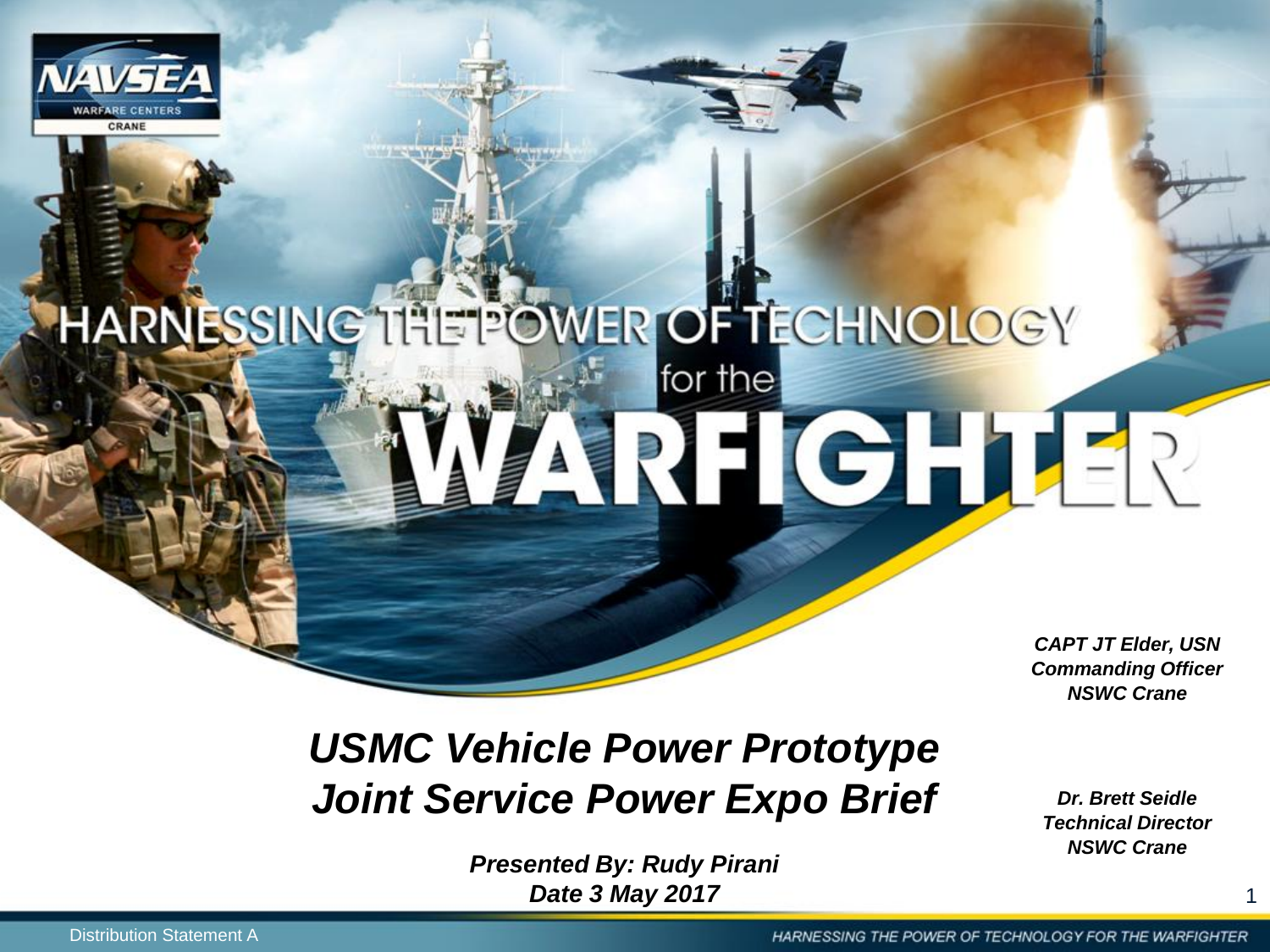

- OpFor feedback and studies have shown Marines are required to
	- Use excessive vehicle idle to power missions systems
	- Inefficient fuel use / Increased run time on engines is norm
	- Example: Forward vehicle idled 17 days to power systems
- Goal: Create an innovate rapid prototype power solutions
	- Show a potential solution to reducing vehicle idle time
	- Define true requirements through user feedback and operational performance
	- Obtain actual Return On Investment (ROI) data
- Target Vehicles and Systems
	- **Focus: HMMWV (Humvee) / Network on the Move (NOTM)**
	- HMMWV / Mobile Tactical Shelter (MTS)
	- Medium Tactical Vehicle Replacement (MTVR) / M777 Howitzer
	- Medium Tactical Vehicles (FMTV) / High Mobility Artillery Rocket System (HIMARS)
- Collaborative Team formed to leverage resources and ideas
	- MarCorSysCom and Expeditionary Energy Office (E2O)
	- NSWC Crane
	- NSWC Carderock
	- NAVFAC Expeditionary Warfare Center (EXWC), Port Hueneme (@Twentynine Palms)



 $\overline{2}$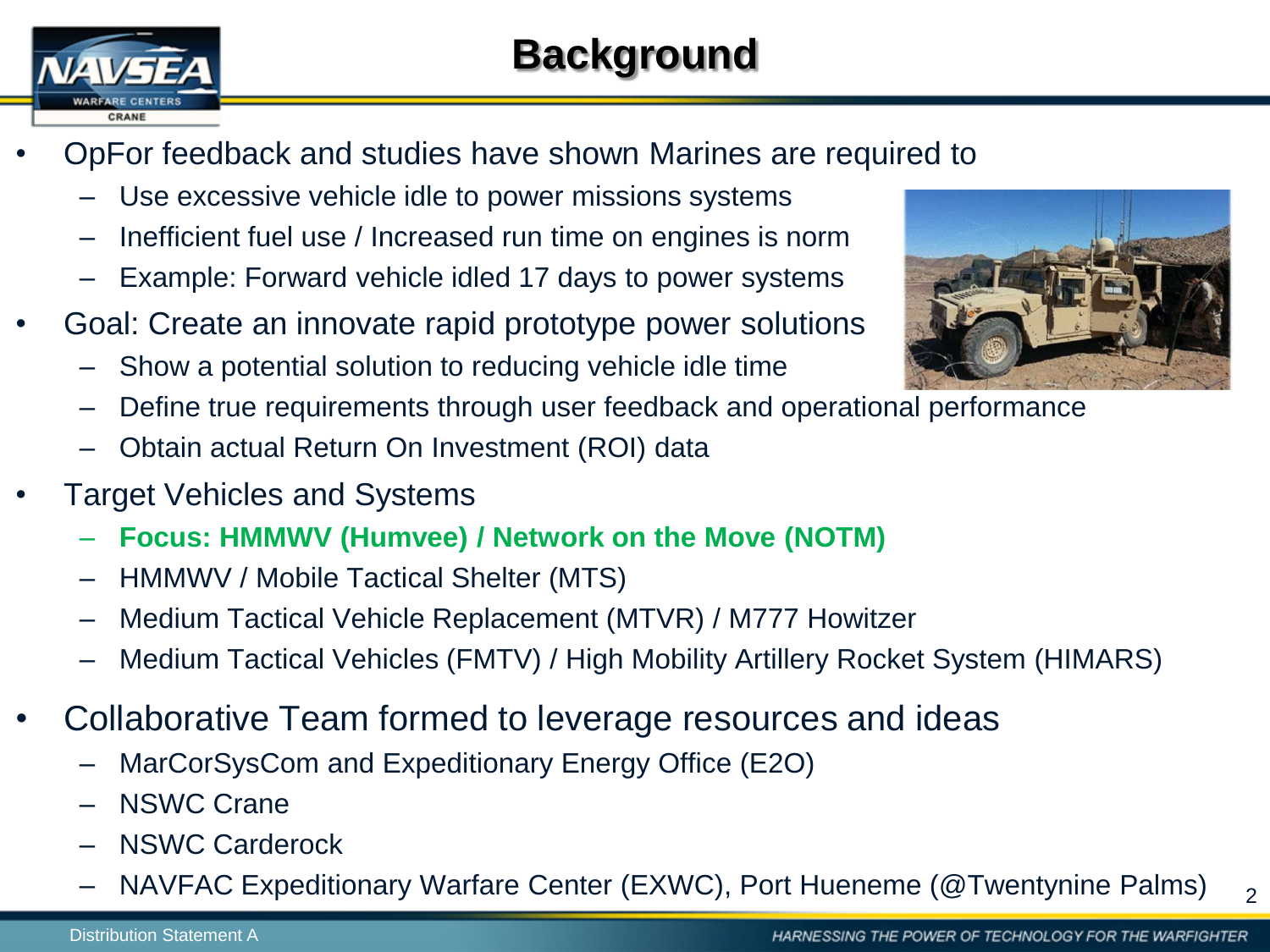### **Background**

- CRANE
- Program Requirements
	- A mature technology that did not require a lot of development
	- Need to consider safety and reliability
	- Simple vehicle integration and/or transportability
	- Easy to use
- MCSC SIAT/E2O have explored alternative power sources
	- Small Fueled Generators Low reliability and difficulty to maintain in the field
	- Fuel Cells Low Technology Reediness Level (TRL); Additional fuel logistics
	- GREENS Fielded System
		- Supports some application but not all; Mission dependent
		- Volume and weight penalties: Must be packed and transported with unit; Not integrated into vehicle
		- Power Limitations: 300W/1000W peak; Increase power through more volume and weight penalties
	- Energy Storage Selected Lithium 6T (L6T) Battery
		- Several batteries reviewed (Lead Acid 6Ts, Lithium 6Ts, Saber, etc.)
		- Mature technology; Multiple users are evaluating L6Ts; Multiple potential vendors
		- Completed Safety and Abuse testing for *multiple* vendors; Some performance data available
		- Designed to integrated into military vehicles; Potential future Lead Acid 6T replacement

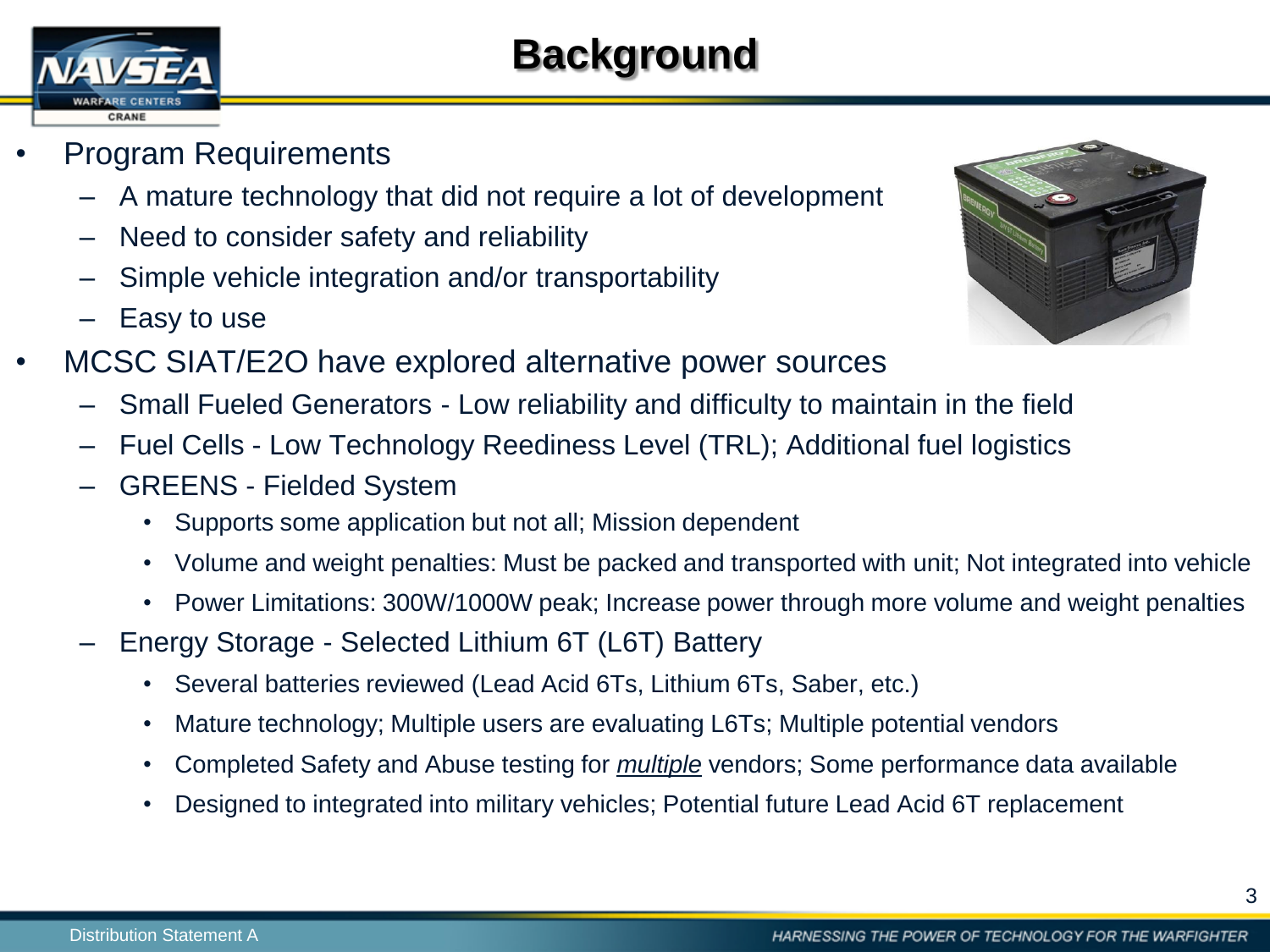

- System Concept
	- Two L6T batteries are mounted in an enclosure (L6T module)
		- Mounted external to the vehicle for safety
		- Lead Acid 6T batteries remain but isolated and used for engine start
	- L6T module has a State of Charge Indicator
		- Communicates with Battery Management System though CAN Bus
		- Provides user real time remaining battery capacity
		- Active notification to the user that the battery is at low capacity
	- L6T batteries integrated into the vehicle DC Bus
		- Powers NOTM and other non-native vehicle loads
	- Vehicle engine can power all loads and recharge L6Ts and Lead Acid 6Ts



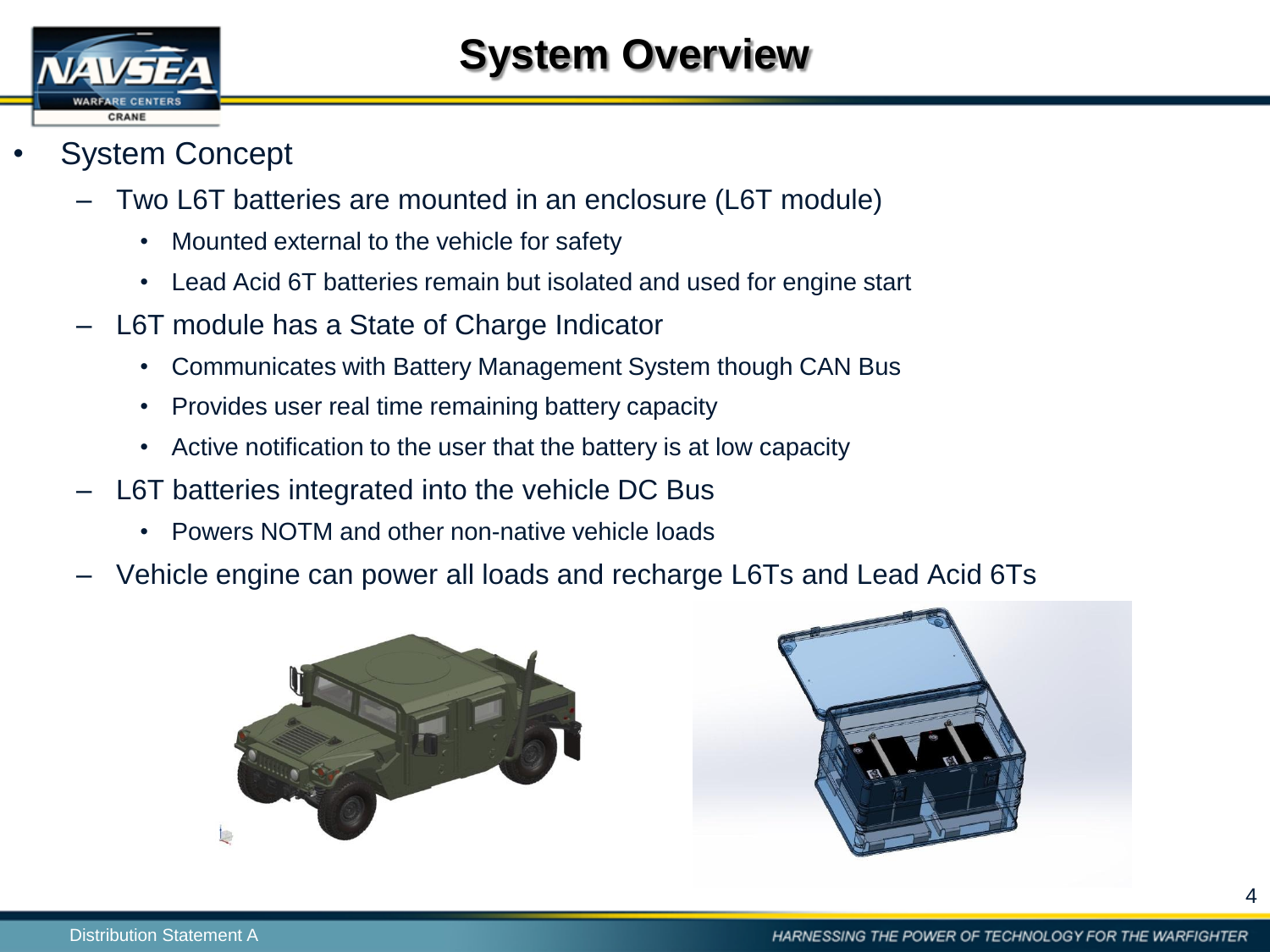

- Electrical concept
	- Isolate Lithium-ion 6T Module from Lead Acid 6T Bank
	- Insert Lithium-ion 6T Module between Vehicle Alternator and NOTM

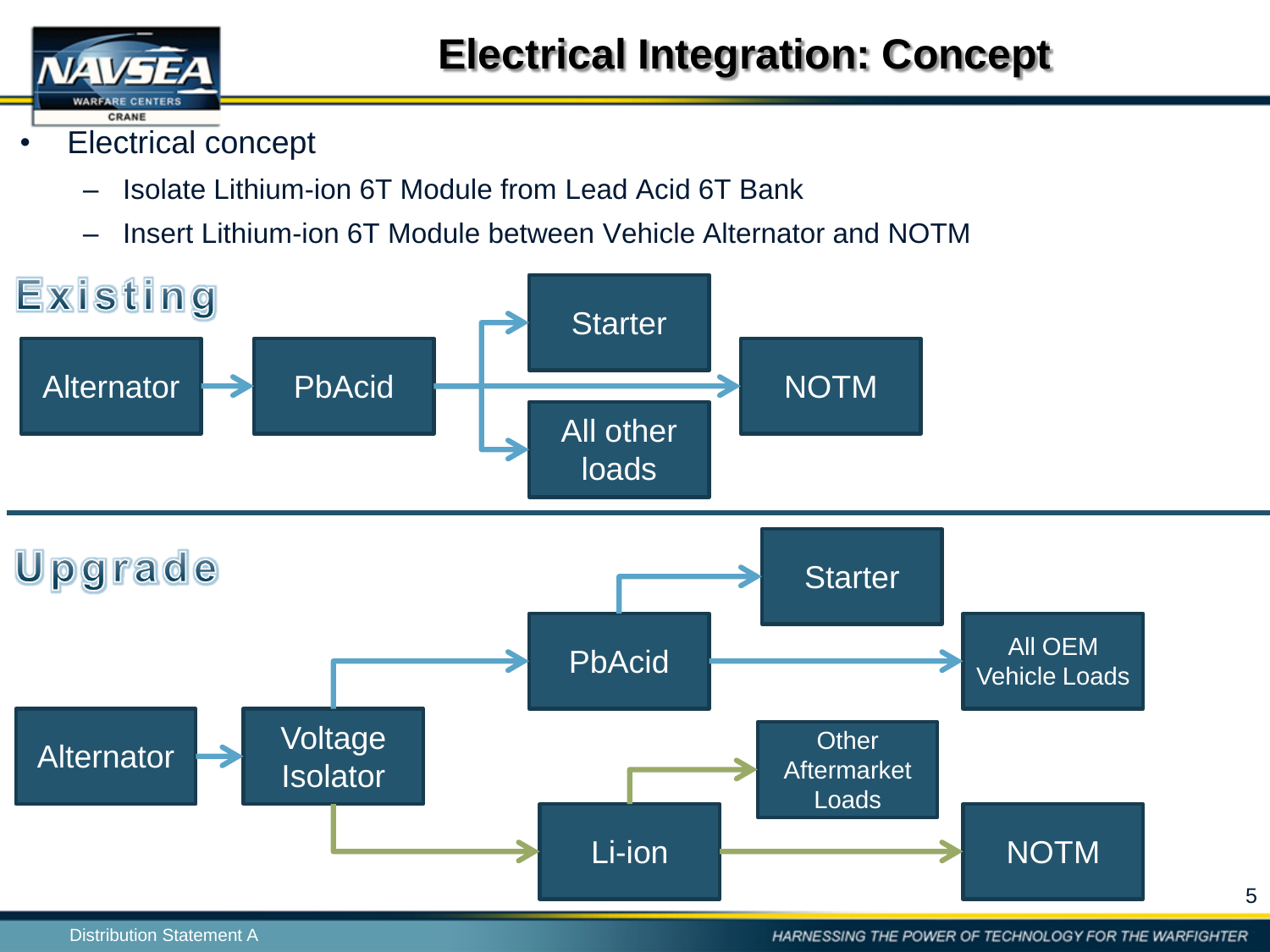

### **L6T Module Lab Simulations**

- Characterized worst case power requirements from actual NOTM field unit
	- Average Current: ~30 Amps w/ ~70 Amps periodic peak pulses
	- Average Power: ~900 W
- Simulated load profile with initial prototype system in lab environment
	- Estimated run time at 5.5 hours
	- Battery recharge is estimated at 1.5 hour assuming 200 Amp supply

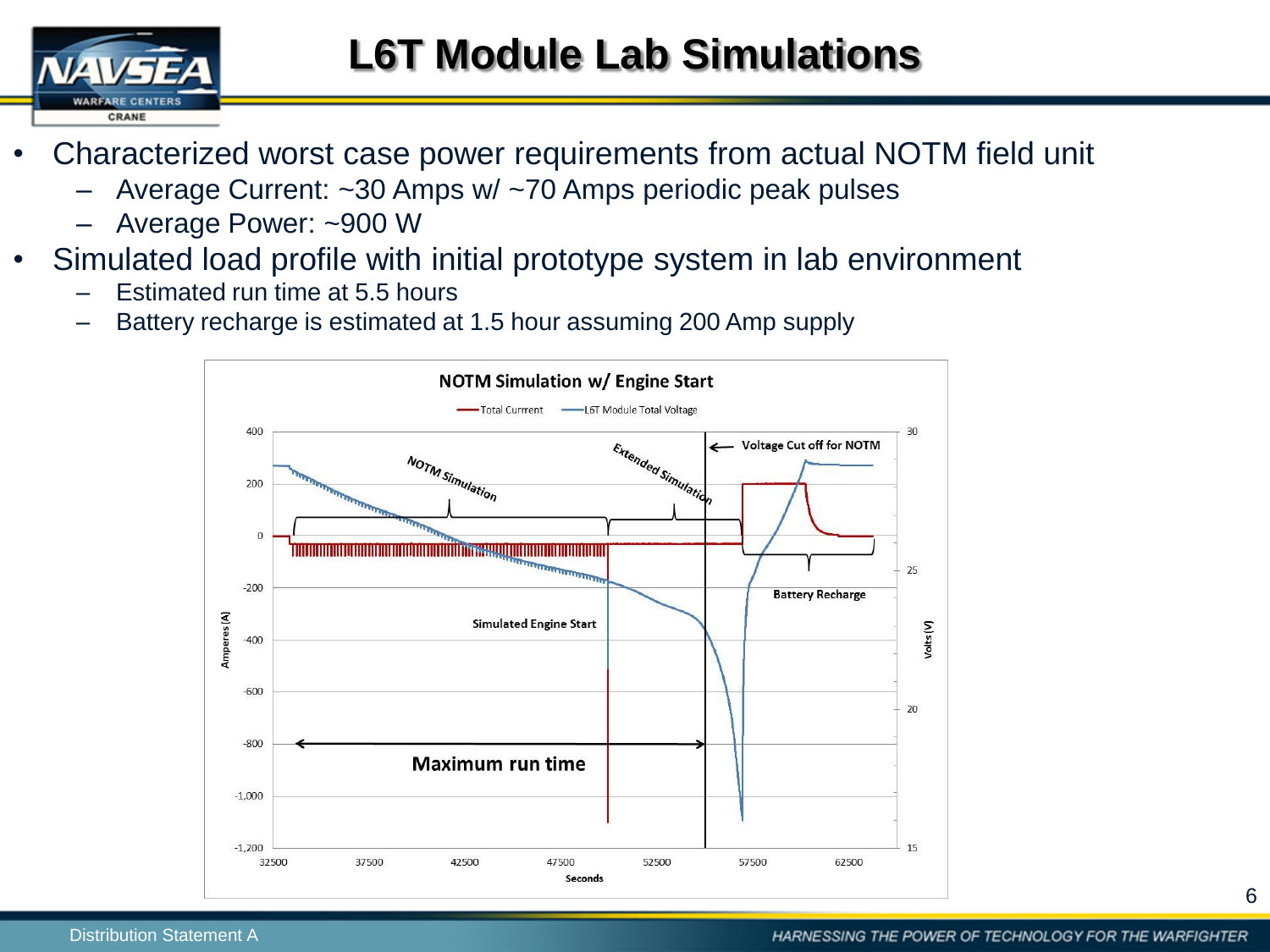

- **Functionality** 
	- Designed in house at NSWC Crane
	- Provides state of charge the two L6T batteries via the CAN bus
		- Testing completed to validate the State of Charge communication
	- L6T's Battery Management System (BMS) for each L6T are connected through a communication cable to share information
	- SOC software will need to be modified to reflect appropriate state of charge for NOTM
		- System lower voltage limit is ~20V, L6T batteries lower limit is 16V
		- Set 0% state of charge at System lower voltage limit to not confuse users

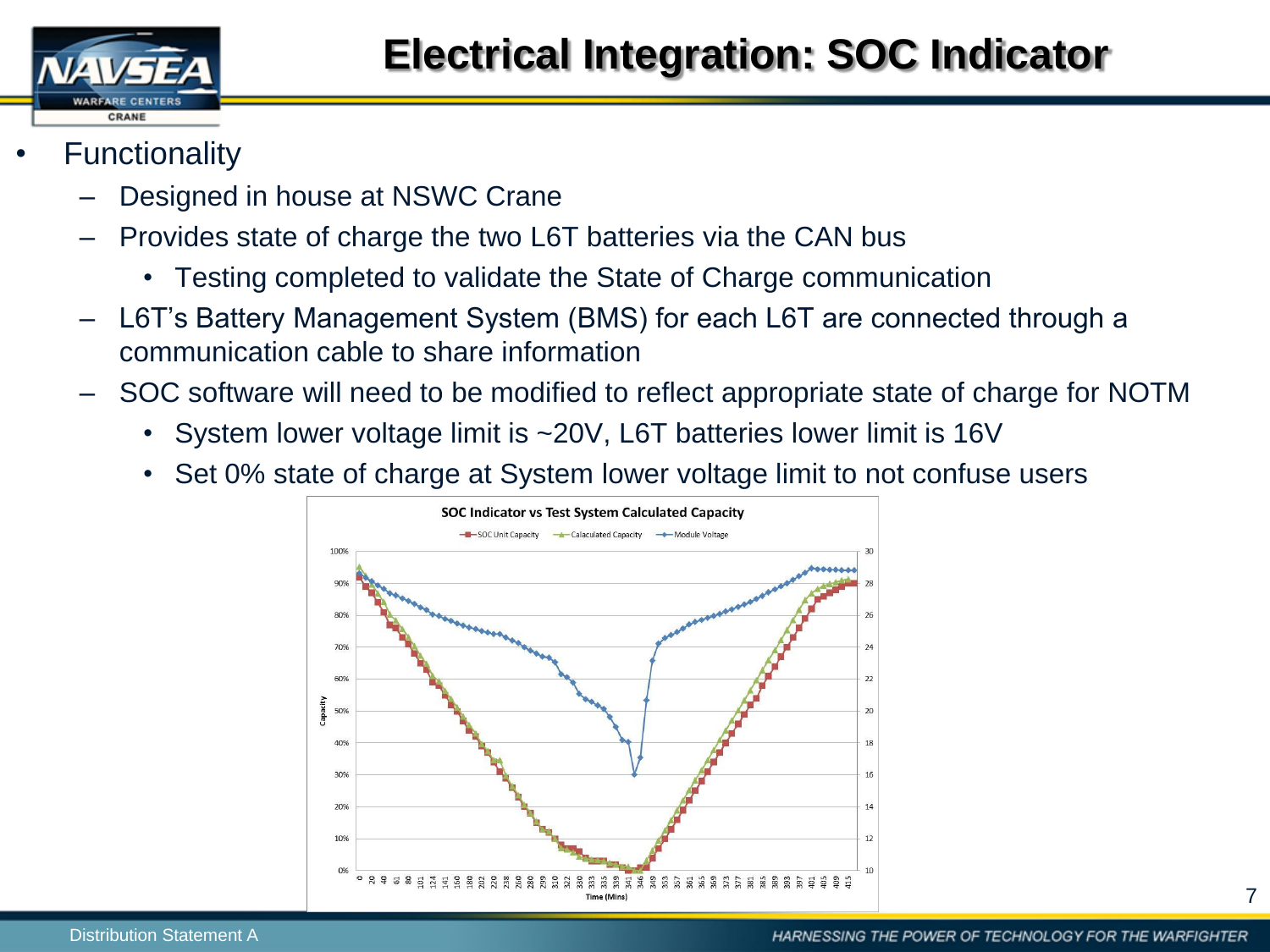

- Great Green Fleet Demonstration (December 2016)
	- Show case multiple alternative power sources and tools
		- Used L6T battery module as alternative power source for NOTM system
		- Successfully powered the NOTM system for +2.5hrs (limited by demo time)
			- NOTM activated and fully operational with L6T module only
			- Connected through NATO Slave port

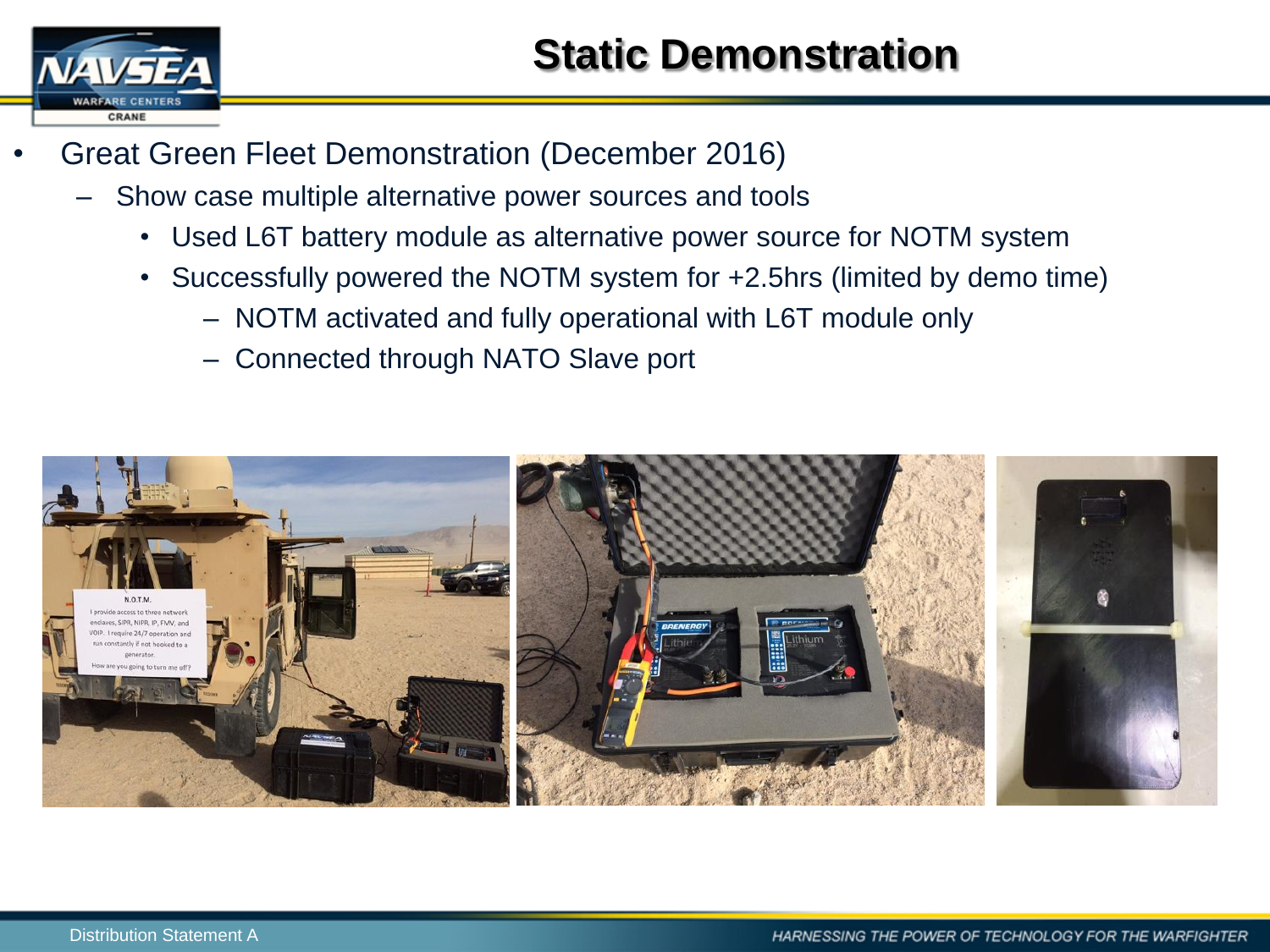

## **Way Ahead**

- Design, Develop and Build Final Prototype System Phase (ECD Summer 2017)
	- System design and vehicle integration
		- Develop module packaging for safety and general environmental conditions
		- Design L6T module vehicle integration plan and kit
			- Modules to be semi-permanently mounted to vehicle roof
			- System will power the NOTM and be recharged by the vehicle power system
	- State of Charge (SOC) Indicator
		- Provides the user the available capacity level for the L6T module for the load system
		- Includes an alarm when a low capacity level is reached to notify the need to recharge the battery
		- Will help to ensure that the NOTM will not lose power and the vehicle will be able to be started
	- L6T Module System Evaluations
		- Development testing will be conducted to prove design and verify proper NOTM operations
		- Testing will include electrical cycling and the following:
			- Low/High Temperature: Performance impact to high and low temperatures
			- Vibration: Validate integration and performance on vehicle
			- Rain: Validate packaging protects the L6T batteries and electrical harness
			- Electromagnetic Interference: Validate no impact to Battery Management System and SOC Indicator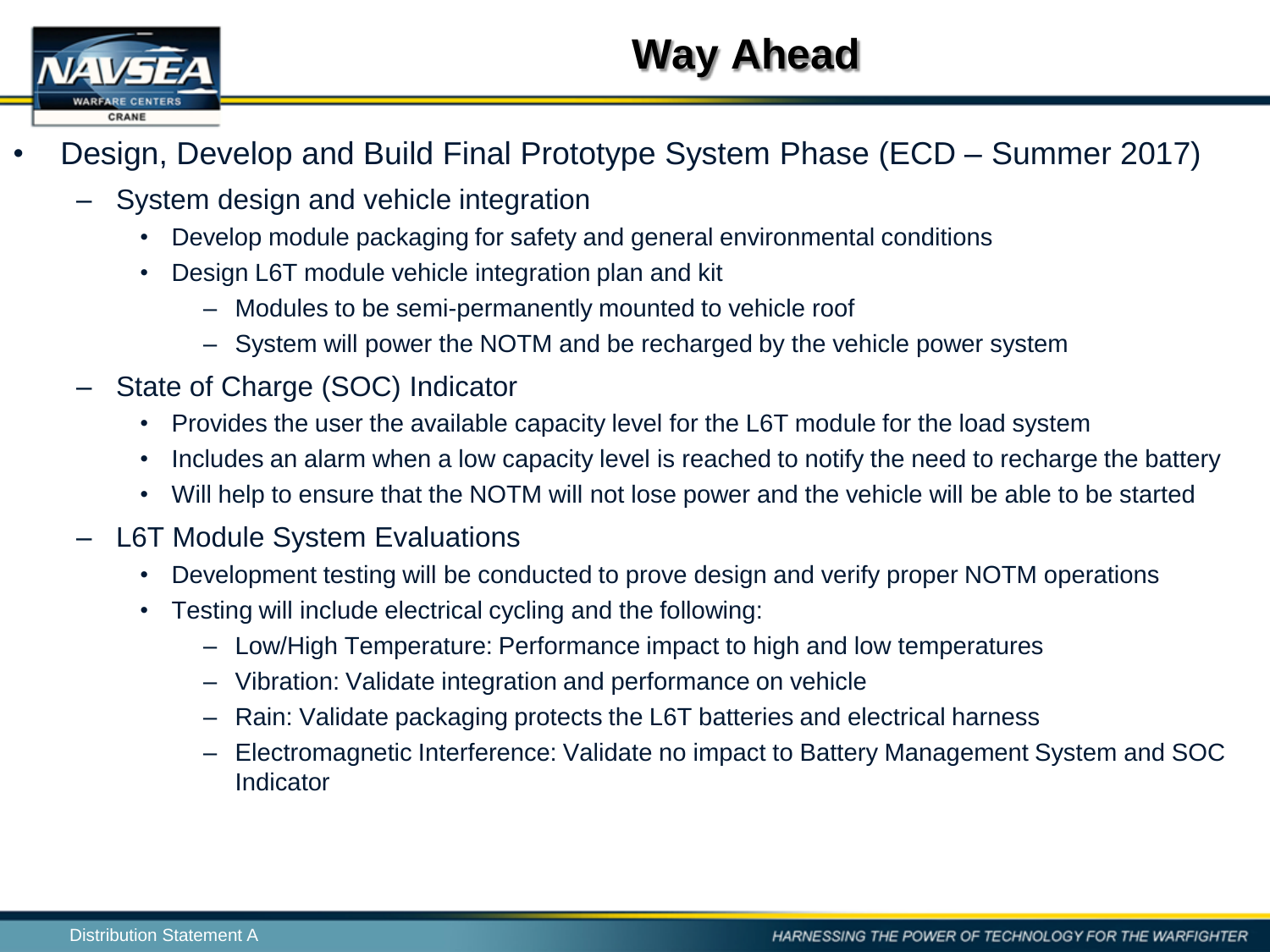

# **Way Ahead**

- Extended User Evaluation Phase (ESD Summer 2017)
	- Provide operational unit at Twentynine Palms with L6T modules for evaluation
		- Allow unit to operate with the L6T modules for several months
		- Obtain user feedback and performance information
		- Compare use to NOTM vehicles without L6T module to ROI information
	- Support to operational unit during evaluation
		- System installation
		- Provide User training, technical manual (operational and maintenance procedures)
		- Onsite technical support from NAVFAC EXWC and remote support from NSWC Crane/Carderock
		- Spares components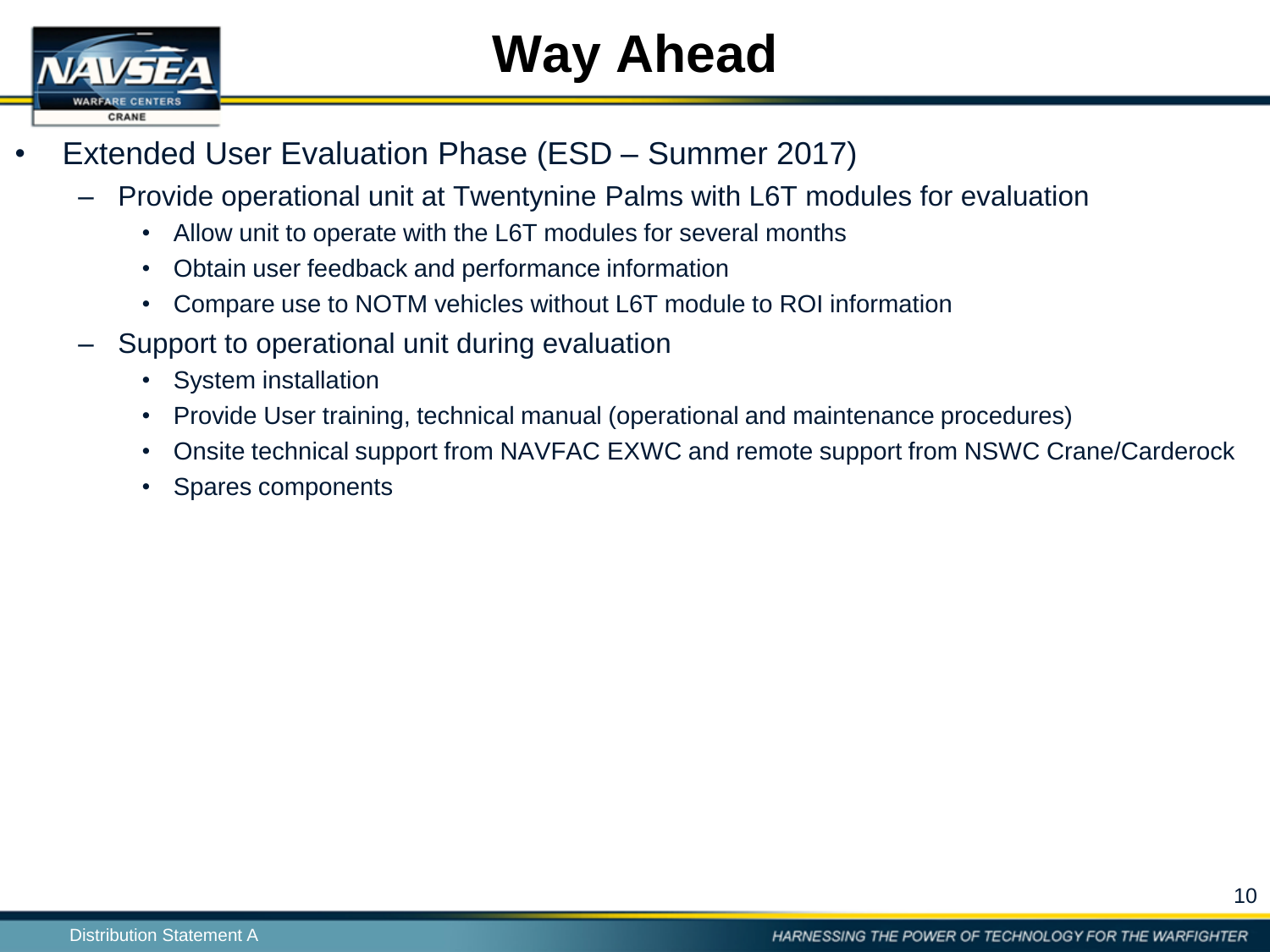# **Team**



- Naval Surface Warfare Center, Crane Division
	- Chris Boyd
	- Joe Bailey
	- **Tyler Wagler**
	- Braden Hudson
	- Josh Scherschel
	- J.R. Christopher
	- **Terry Meriweather**
- Naval Surface Warfare Center, Carderock Division
	- Matt Huffman
	- Mike Wartelsky
- NAVFAC Expeditionary Warfare Center (EXWC), Port Hueneme
	- Ken King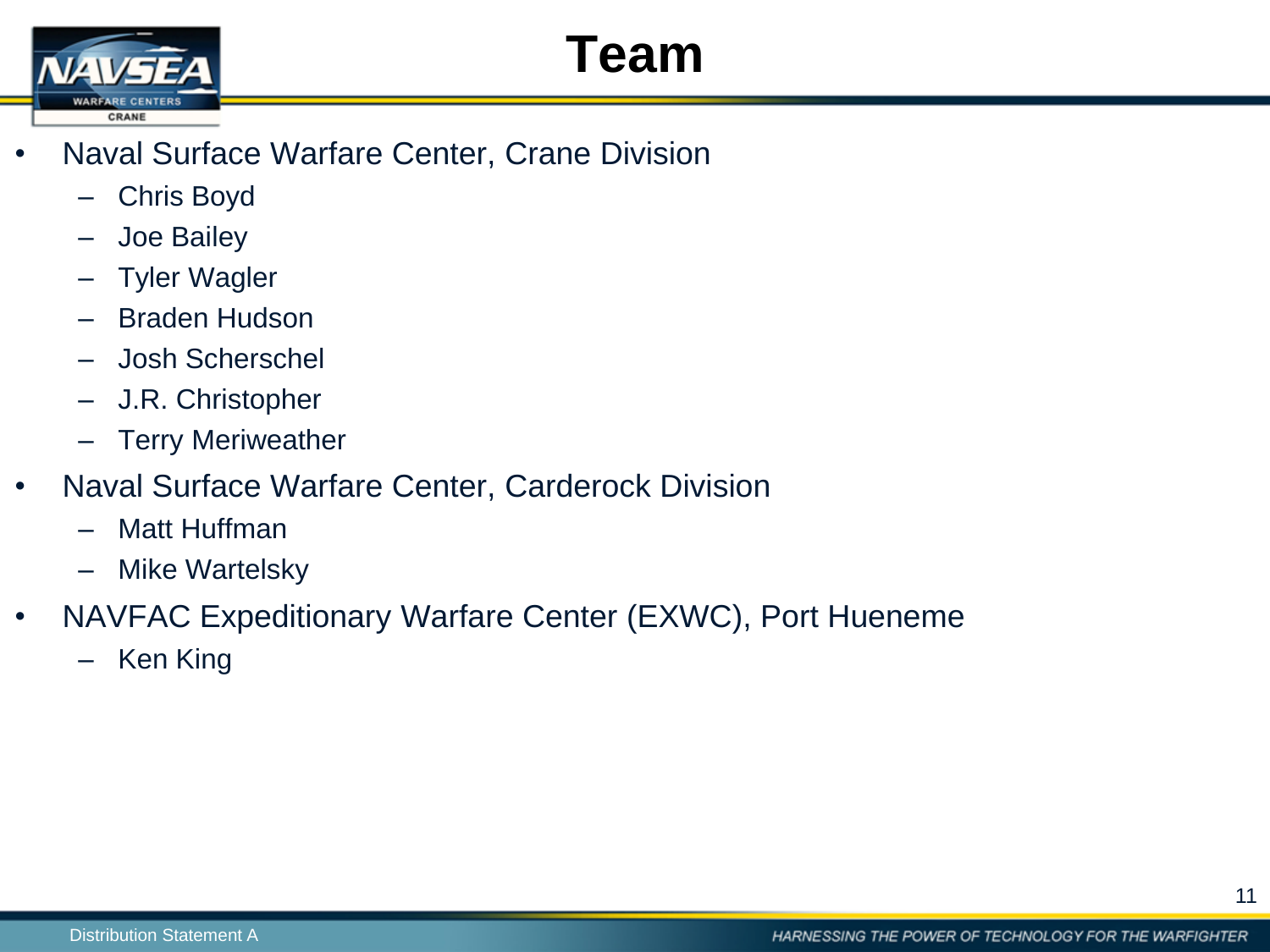

### **Back Up**